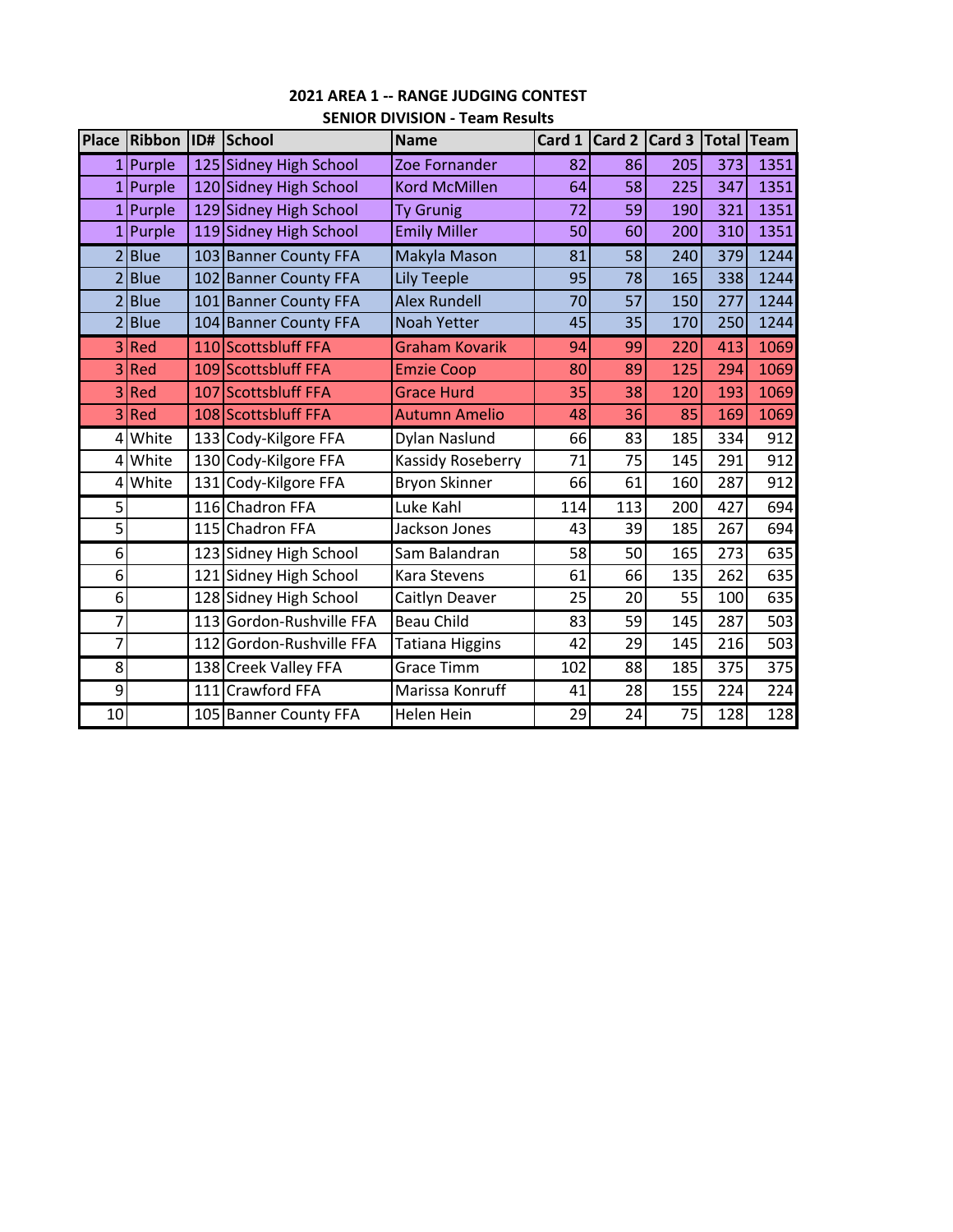|                | Place Ribbon   |     | ID# School               | <b>Name</b>            | Card 1 | Card 2 Card 3 |     | <b>Total</b> |
|----------------|----------------|-----|--------------------------|------------------------|--------|---------------|-----|--------------|
| 1              | Purple / Grand |     | 116 Chadron FFA          | Luke Kahl              | 114    | 113           | 200 | 427          |
|                | <b>Blue</b>    |     | 110 Scottsbluff FFA      | Graham Kovarik         | 94     | 99            | 220 | 413          |
| $\overline{3}$ | Red            |     | 103 Banner County FFA    | Makyla Mason           | 81     | 58            | 240 | 379          |
|                | 4 White        |     | 138 Creek Valley FFA     | <b>Grace Timm</b>      | 102    | 88            | 185 | 375          |
|                | 5 Green        |     | 125 Sidney High School   | Zoe Fornander          | 82     | 86            | 205 | 373          |
|                | 6 Green        |     | 120 Sidney High School   | <b>Kord McMillen</b>   | 64     | 58            | 225 | 347          |
|                | Green          |     | 102 Banner County FFA    | <b>Lily Teeple</b>     | 95     | 78            | 165 | 338          |
| 8              |                |     | 133 Cody-Kilgore FFA     | Dylan Naslund          | 66     | 83            | 185 | 334          |
| 9              |                |     | 129 Sidney High School   | <b>Ty Grunig</b>       | 72     | 59            | 190 | 321          |
| 10             |                |     | 119 Sidney High School   | <b>Emily Miller</b>    | 50     | 60            | 200 | 310          |
| 11             |                |     | 109 Scottsbluff FFA      | <b>Emzie Coop</b>      | 80     | 89            | 125 | 294          |
| 12             |                |     | 130 Cody-Kilgore FFA     | Kassidy Roseberry      | 71     | 75            | 145 | 291          |
| 13             |                |     | 113 Gordon-Rushville FFA | <b>Beau Child</b>      | 83     | 59            | 145 | 287          |
| 14             |                | 131 | Cody-Kilgore FFA         | Bryon Skinner          | 66     | 61            | 160 | 287          |
| 15             |                | 101 | <b>Banner County FFA</b> | <b>Alex Rundell</b>    | 70     | 57            | 150 | 277          |
| 16             |                |     | 123 Sidney High School   | Sam Balandran          | 58     | 50            | 165 | 273          |
| 17             |                |     | 115 Chadron FFA          | Jackson Jones          | 43     | 39            | 185 | 267          |
| 18             |                | 121 | Sidney High School       | <b>Kara Stevens</b>    | 61     | 66            | 135 | 262          |
| 19             |                | 104 | <b>Banner County FFA</b> | Noah Yetter            | 45     | 35            | 170 | 250          |
| 20             |                | 111 | <b>Crawford FFA</b>      | Marissa Konruff        | 41     | 28            | 155 | 224          |
| 21             |                |     | 112 Gordon-Rushville FFA | <b>Tatiana Higgins</b> | 42     | 29            | 145 | 216          |
| 22             |                | 107 | Scottsbluff FFA          | Grace Hurd             | 35     | 38            | 120 | 193          |
| 23             |                |     | 108 Scottsbluff FFA      | Autumn Amelio          | 48     | 36            | 85  | 169          |
| 24             |                |     | 105 Banner County FFA    | Helen Hein             | 29     | 24            | 75  | 128          |
| 25             |                |     | 128 Sidney High School   | Caitlyn Deaver         | 25     | 20            | 55  | 100          |

## **2021 AREA 1 ‐‐ RANGE JUDGING CONTEST SENIOR DIVISION ‐ Individual Results**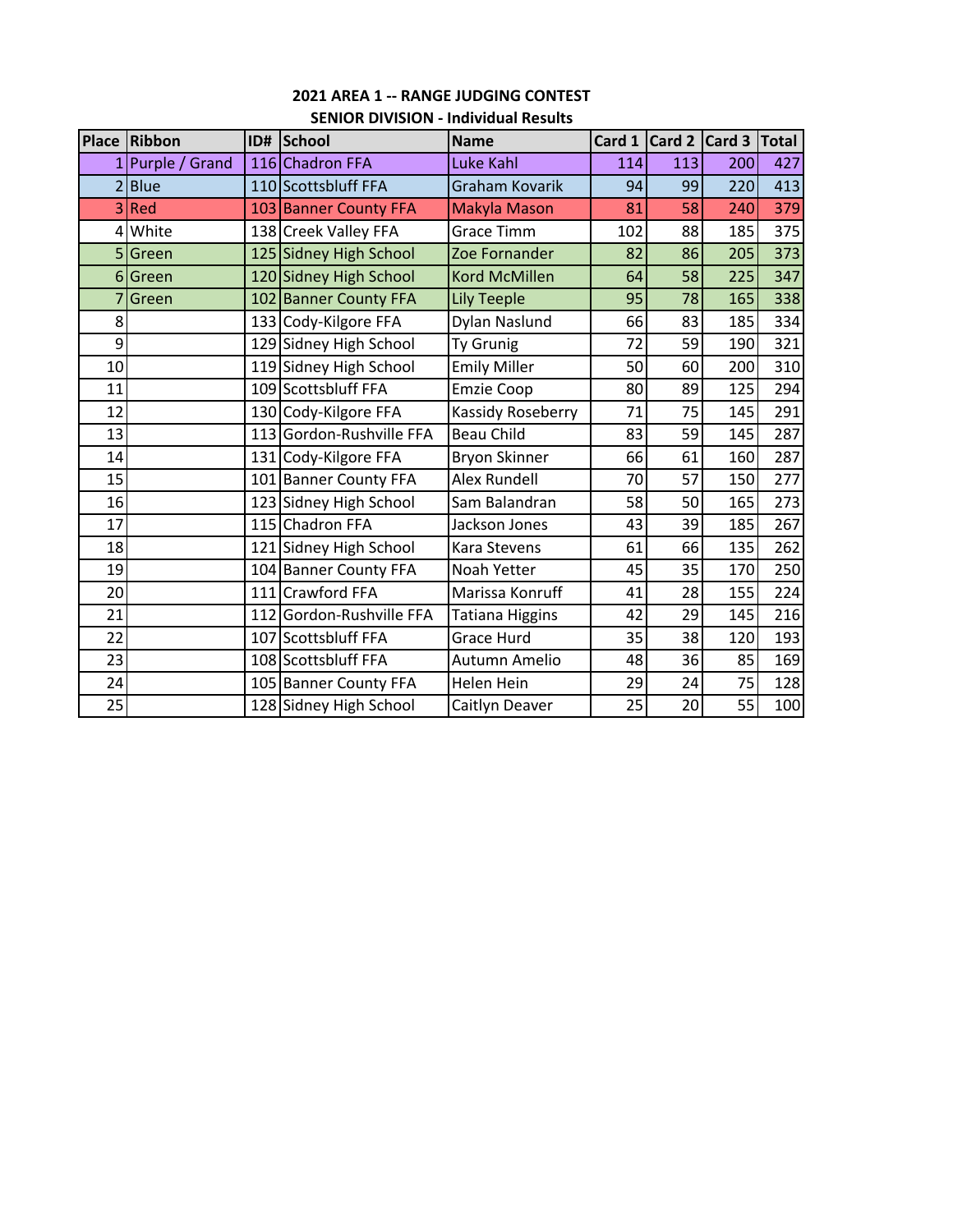## **2021 AREA 1 ‐‐ RANGE JUDGING CONTEST JUNIOR DIVISION ‐ Team Results**

|                | Place Ribbon   | ID# | School                   | <b>Name</b>               |    | Card $1$ Card $2$ Card 3 |     | <b>Total</b> | <b>Team</b> |
|----------------|----------------|-----|--------------------------|---------------------------|----|--------------------------|-----|--------------|-------------|
|                | 1 Purple/Grand |     | 549 Chadron FFA          | Cody Kahl                 | 93 | 76                       | 230 | 399          | 1404        |
|                | 1 Purple/Grand |     | 531 Chadron FFA          | James Koerber             | 69 | 70                       | 220 | 359          | 1404        |
|                | 1 Purple/Grand |     | 547 Chadron FFA          | <b>Owen Wess</b>          | 94 | 86                       | 145 | 325          | 1404        |
| 1              | Purple/Grand   |     | 546 Chadron FFA          | Jaydon Tiddyman           | 82 | 64                       | 175 | 321          | 1404        |
|                | $2$ Blue       |     | 552 Sidney High School   | Matthew Cabbage           | 77 | 56                       | 205 | 338          | 1277        |
| $\overline{2}$ | <b>Blue</b>    |     | 551 Sidney High School   | <b>Emilee Benzel</b>      | 49 | 55                       | 225 | 329          | 1277        |
| $\overline{2}$ | <b>Blue</b>    |     | 557 Sidney High School   | <b>Gabe Neufeld</b>       | 56 | 51                       | 210 | 317          | 1277        |
| $\overline{2}$ | <b>Blue</b>    |     | 555 Sidney High School   | Kobe Peterson             | 59 | 64                       | 170 | 293          | 1277        |
| 3              | Red            |     | 534 Chadron FFA          | <b>Bryson Bickel</b>      | 86 | 66                       | 165 | 317          | 1230        |
| 3              | Red            |     | 538 Chadron FFA          | <b>Billy Hy</b>           | 63 | 48                       | 200 | 311          | 1230        |
| 3              | Red            |     | 584 Chadron FFA          | <b>Addison Diers</b>      | 73 | 56                       | 175 | 304          | 1230        |
| 3              | Red            | 541 | Chadron FFA              | Jace Lien                 | 71 | 67                       | 160 | 298          | 1230        |
| 4              | White          |     | 511 Scottsbluff FFA      | Molly Stricker            | 73 | 68                       | 170 | 311          | 1106        |
| 4              | White          |     | 509 Scottsbluff FFA      | <b>Will Nichols</b>       | 55 | 74                       | 155 | 284          | 1106        |
| 4              | White          |     | 510 Scottsbluff FFA      | Renton Spehar             | 76 | 61                       | 140 | 277          | 1106        |
| 4              | White          |     | 507 Scottsbluff FFA      | Olivia Krul               | 56 | 63                       | 115 | 234          | 1106        |
| 5              |                |     | 502 Banner County FFA    | Adam Knaub                | 88 | 64                       | 185 | 337          | 1099        |
| 5              |                |     | 503 Banner County FFA    | <b>Isaac Olsen</b>        | 84 | 74                       | 160 | 318          | 1099        |
| 5              |                |     | 504 Banner County FFA    | Jaelynn Yetter            | 60 | 40                       | 140 | 240          | 1099        |
| 5              |                |     | 501 Banner County FFA    | <b>Wyatt Reichenberg</b>  | 44 | 40                       | 120 | 204          | 1099        |
| 6              |                |     | 522 Gordon-Rushville FFA | <b>Rylie Barker</b>       | 64 | 54                       | 185 | 303          | 1079        |
| 6              |                |     | 526 Gordon-Rushville FFA | <b>Ben Meyer</b>          | 77 | 81                       | 130 | 288          | 1079        |
| 6              |                |     | 525 Gordon-Rushville FFA | <b>Braylynne McKimmey</b> | 42 | 34                       | 180 | 256          | 1079        |
| 6              |                |     | 529 Gordon-Rushville FFA | Lain Tausan               | 59 | 53                       | 120 | 232          | 1079        |
| 7              |                | 581 | <b>Bridgeport FFA</b>    | Makayla Martin            | 68 | 58                       | 185 | 311          | 1075        |
| 7              |                |     | 580 Bridgeport FFA       | <b>Tessa Little</b>       | 66 | 65                       | 145 | 276          | 1075        |
| 7              |                | 582 | <b>Bridgeport FFA</b>    | Maddie Martin             | 64 | 60                       | 130 | 254          | 1075        |
| 7              |                |     | 579 Bridgeport FFA       | Ashlynn Collins           | 56 | 63                       | 115 | 234          | 1075        |
| 8              |                | 537 | Chadron FFA              | <b>Andrew Sommerville</b> | 48 | 52                       | 165 | 265          | 1017        |
| 8              |                |     | 535 Chadron FFA          | Rylee Brennan             | 69 | 64                       | 130 | 263          | 1017        |
| 8              |                |     | 536 Chadron FFA          | Zane Cullars              | 53 | 47                       | 145 | 245          | 1017        |
| 8              |                |     | 540 Chadron FFA          | Kade Keim                 | 67 | 62                       | 115 | 244          | 1017        |
| 9              |                |     | 518 Gordon-Rushville FFA | Wyatt Feddersen           | 59 | 48                       | 120 | 227          | 887         |
| 9              |                |     | 516 Gordon-Rushville FFA | <b>Toby Berndt</b>        | 51 | 50                       | 125 | 226          | 887         |
| 9              |                | 521 | Gordon-Rushville FFA     | <b>Brayden Simmons</b>    | 54 | 55                       | 115 | 224          | 887         |
| 9              |                |     | 523 Gordon-Rushville FFA | Ethan Bourne              | 31 | 29                       | 150 | 210          | 887         |
| 10             |                |     | 566 Cody- Kilgore FFA    | <b>Trey Hand</b>          | 31 | 29                       | 185 | 245          | 864         |
| 10             |                |     | 571 Cody- Kilgore FFA    | Jacob Knox                | 40 | 38                       | 135 | 213          | 864         |
| 10             |                |     | 565 Cody- Kilgore FFA    | Jasper Roseberry          | 46 | 50                       | 110 | 206          | 864         |
| 10             |                |     | 559 Cody- Kilgore FFA    | Cash Cooper               | 45 | 35                       | 120 | 200          | 864         |
| 11             |                |     | 575 Creek Valley FFA     | Ella Whiting              | 66 | 68                       | 95  | 229          | 861         |
| 11             |                |     | 573 Creek Valley FFA     | Anna Speirs               | 61 | 35                       | 120 | 216          | 861         |
| 11             |                |     | 576 Creek Valley FFA     | Ava Fraass                | 54 | 52                       | 110 | 216          | 861         |
| 11             |                |     | 577 Creek Valley FFA     | Colten Ringer             | 63 | 52                       | 85  | 200          | 861         |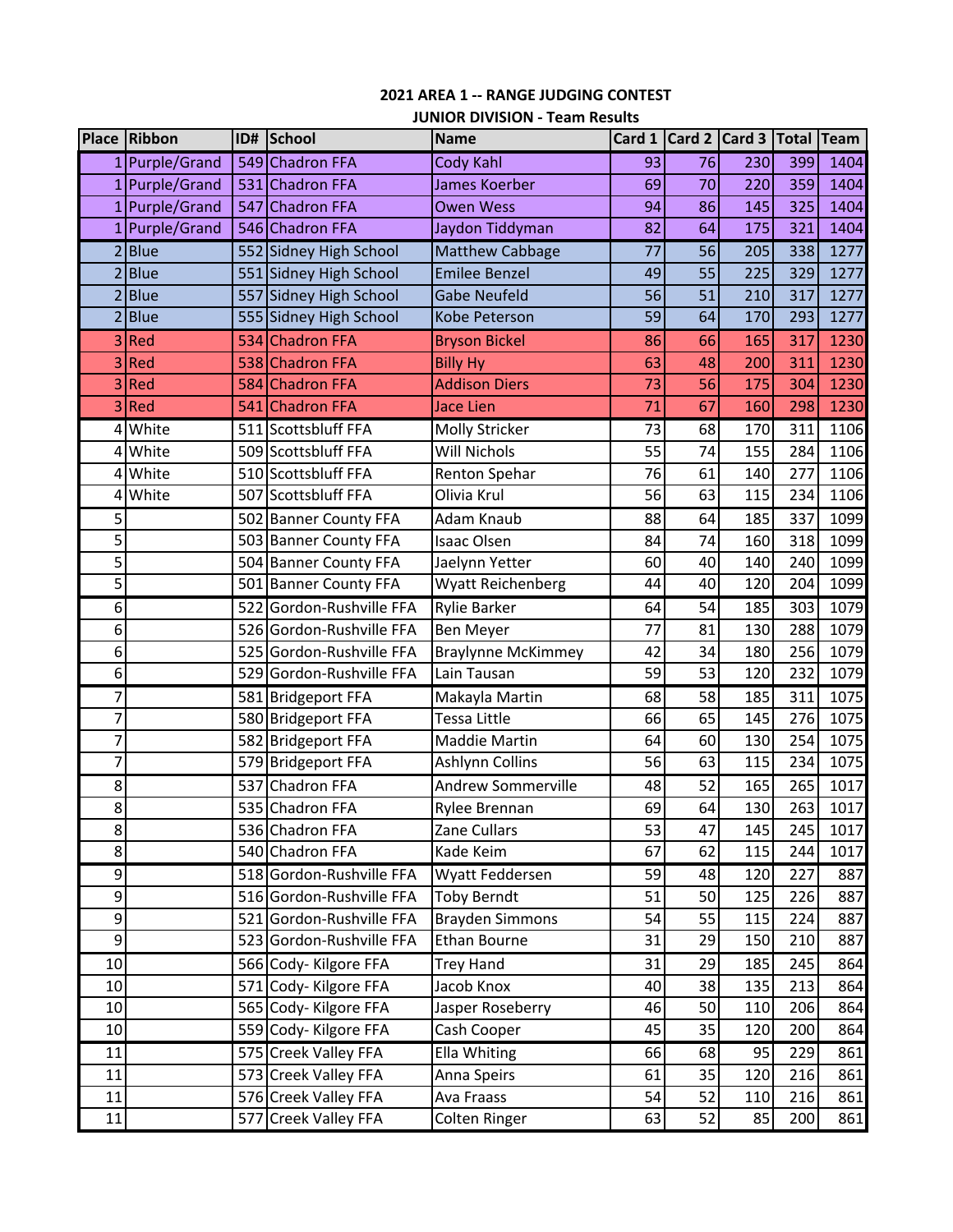| 12              | 543 Chadron FFA          | <b>Jack Phillips</b>   | 42  | 34              | 160             | 236 | 833              |
|-----------------|--------------------------|------------------------|-----|-----------------|-----------------|-----|------------------|
| 12              | 533 Chadron FFA          | Hazel Anderson-Beguin  | 71  | 45              | 110             | 226 | 833              |
| 12              | 548 Chadron FFA          | Nevaeh Wild            | 42  | 42              | 140             | 224 | 833              |
| 12              | 544 Chadron FFA          | Devin Serres           | 48  | 44              | 105             | 197 | 833              |
| 13              | 569 Cody- Kilgore FFA    | Carson Lancaster       | 36  | 54              | 110             | 200 | 763              |
| 13              | 563 Cody- Kilgore FFA    | Ally Heath             | 36  | 38              | 120             | 194 | 763              |
| 13              | 572 Cody- Kilgore FFA    | <b>Tanner Olson</b>    | 37  | 40              | 110             | 187 | 763              |
| 13              | 564 Cody- Kilgore FFA    | <b>Brady Skinner</b>   | 32  | 25              | 125             | 182 | 763              |
| 14              | 530 Gordon-Rushville FFA | <b>Kyler Vincent</b>   | 52  | $\overline{57}$ | $\overline{95}$ | 204 | $\overline{753}$ |
| 14              | 524 Gordon-Rushville FFA | Maddox Leeper          | 56  | 53              | 90              | 199 | 753              |
| 14              | 517 Gordon-Rushville FFA | <b>Austin Child</b>    | 66  | 38              | 75              | 179 | 753              |
| 14              | 520 Gordon-Rushville FFA | Tristen Owen           | 36  | 40              | 95              | 171 | 753              |
| 15              | 558 Cody- Kilgore FFA    | <b>Blake Lancaster</b> | 35  | 41              | 95              | 171 | 641              |
| 15              | 568 Cody- Kilgore FFA    | <b>Drew Farrell</b>    | 40  | 27              | 100             | 167 | 641              |
| 15              | 570 Cody- Kilgore FFA    | Cooper Fay             | 26  | 31              | 100             | 157 | 641              |
| 15              | 561 Cody- Kilgore FFA    | Kynzee McConaughey     | 29  | 27              | 90              | 146 | 641              |
| 16              | 554 Sidney High School   | Siona Kshirsagar       | 60  | 55              | 165             | 280 | 510              |
| 16              | 550 Sidney High School   | <b>Ashton Andrews</b>  | 51  | 44              | 135             | 230 | 510              |
| 17              | 560 Cody- Kilgore FFA    | <b>Hesston Fay</b>     | 20  | 22              | 85              | 127 | 374              |
| 17              | 562 Cody- Kilgore FFA    | Kaden McNare           | 30  | 27              | 70              | 127 | 374              |
| 17              | 583 Cody- Kilgore FFA    | Cooper Pitkin          | 25  | 30              | 65              | 120 | 374              |
| 18              | 512 Sioux County FFA     | <b>Becca Reece</b>     | 112 | 77              | 170             | 359 | 359              |
| 19              | 578 Creek Valley FFA     | <b>Neil Pearson</b>    | 78  | 43              | 70              | 191 | 353              |
| 19              | 574 Creek Valley FFA     | Samantha Marin         | 34  | 33              | 95              | 162 | 353              |
| 20              | 545 Chadron FFA          | Cade Smith             | 21  | 32              | 130             | 183 | 343              |
| 20              | 542 Chadron FFA          | Deney McMann           | 50  |                 | 110             | 160 | 343              |
| 21              | 515 Gordon-Rushville FFA | <b>Tucker Banister</b> | 39  | 29              | 95              | 163 | 325              |
| 21              | 519 Gordon-Rushville FFA | Sam Gallant            | 26  | 31              | 105             | 162 | 325              |
| 22              | 585 Banner County FFA    | <b>Blake Ysac</b>      | 25  | 36              | 105             | 166 | 277              |
| 22              | 505 Banner County FFA    | Marie Hein             | 35  | 16              | 60              | 111 | 277              |
| $\overline{23}$ | 508 Scottsbluff FFA      | Jordy Laucomer         | 52  | 67              | 100             | 219 | 219              |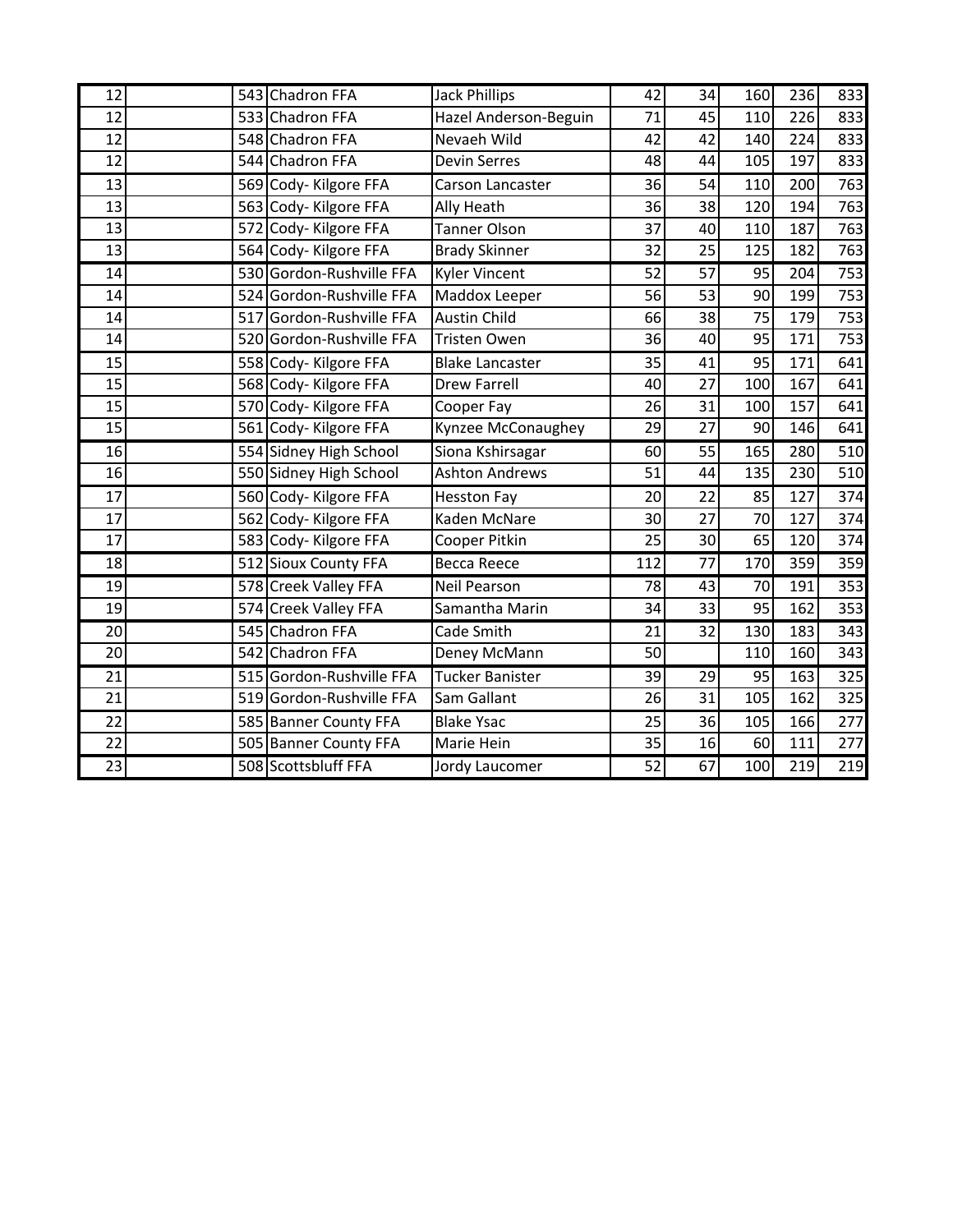| <b>2021 AREA 1 -- RANGE JUDGING CONTEST</b> |  |
|---------------------------------------------|--|
| <b>JUNIOR DIVISION - Individual Results</b> |  |

|                 | Place Ribbon | ID# | School                   | <b>Name</b>               |     |    | Card 1 Card 2 Card 3 Total |     |
|-----------------|--------------|-----|--------------------------|---------------------------|-----|----|----------------------------|-----|
|                 | 1 Purple     |     | 549 Chadron FFA          | Cody Kahl                 | 93  | 76 | 230                        | 399 |
|                 | 2 Blue       |     | 512 Sioux County FFA     | <b>Becca Reece</b>        | 112 | 77 | 170                        | 359 |
|                 | 3 Red        |     | 531 Chadron FFA          | James Koerber             | 69  | 70 | 220                        | 359 |
|                 | 4 White      |     | 552 Sidney High School   | Matthew Cabbage           | 77  | 56 | 205                        | 338 |
|                 | 5 Green      |     | 502 Banner County FFA    | <b>Adam Knaub</b>         | 88  | 64 | 185                        | 337 |
|                 | 6 Green      |     | 551 Sidney High School   | <b>Emilee Benzel</b>      | 49  | 55 | 225                        | 329 |
|                 | 7 Green      |     | 547 Chadron FFA          | <b>Owen Wess</b>          | 94  | 86 | 145                        | 325 |
|                 | 8 Green      |     | 546 Chadron FFA          | Jaydon Tiddyman           | 82  | 64 | 175                        | 321 |
|                 | 9Green       |     | 503 Banner County FFA    | <b>Isaac Olsen</b>        | 84  | 74 | 160                        | 318 |
|                 | 10 Green     |     | 534 Chadron FFA          | <b>Bryson Bickel</b>      | 86  | 66 | 165                        | 317 |
|                 | 10 Green     |     | 557 Sidney High School   | <b>Gabe Neufeld</b>       | 56  | 51 | 210                        | 317 |
|                 | 12 Green     |     | 511 Scottsbluff FFA      | <b>Molly Stricker</b>     | 73  | 68 | 170                        | 311 |
|                 | 12 Green     |     | 538 Chadron FFA          | <b>Billy Hy</b>           | 63  | 48 | 200                        | 311 |
|                 | 12 Green     |     | 581 Bridgeport FFA       | Makayla Martin            | 68  | 58 | 185                        | 311 |
|                 | 15 Green     |     | 584 Chadron FFA          | <b>Addison Diers</b>      | 73  | 56 | 175                        | 304 |
|                 | 16 Green     |     | 522 Gordon-Rushville FFA | <b>Rylie Barker</b>       | 64  | 54 | 185                        | 303 |
| 17              | Green        |     | 541 Chadron FFA          | <b>Jace Lien</b>          | 71  | 67 | 160                        | 298 |
|                 | 18 Green     |     | 555 Sidney High School   | <b>Kobe Peterson</b>      | 59  | 64 | 170                        | 293 |
|                 | 19 Green     |     | 526 Gordon-Rushville FFA | <b>Ben Meyer</b>          | 77  | 81 | 130                        | 288 |
| 20              |              |     | 509 Scottsbluff FFA      | Will Nichols              | 55  | 74 | 155                        | 284 |
| 21              |              |     | 554 Sidney High School   | Siona Kshirsagar          | 60  | 55 | 165                        | 280 |
| 22              |              |     | 510 Scottsbluff FFA      | Renton Spehar             | 76  | 61 | 140                        | 277 |
| 23              |              |     | 580 Bridgeport FFA       | Tessa Little              | 66  | 65 | 145                        | 276 |
| 24              |              | 537 | Chadron FFA              | <b>Andrew Sommerville</b> | 48  | 52 | 165                        | 265 |
| 25              |              |     | 535 Chadron FFA          | Rylee Brennan             | 69  | 64 | 130                        | 263 |
| 26              |              |     | 525 Gordon-Rushville FFA | <b>Braylynne McKimmey</b> | 42  | 34 | 180                        | 256 |
| 27              |              |     | 582 Bridgeport FFA       | <b>Maddie Martin</b>      | 64  | 60 | 130                        | 254 |
| 28              |              |     | 536 Chadron FFA          | Zane Cullars              | 53  | 47 | 145                        | 245 |
| 28              |              |     | 566 Cody- Kilgore FFA    | <b>Trey Hand</b>          | 31  | 29 | 185                        | 245 |
| 30 <sup>1</sup> |              |     | 540 Chadron FFA          | Kade Keim                 | 67  | 62 | 115                        | 244 |
| 31              |              |     | 504 Banner County FFA    | Jaelynn Yetter            | 60  | 40 | 140                        | 240 |
| 32              |              |     | 543 Chadron FFA          | <b>Jack Phillips</b>      | 42  | 34 | 160                        | 236 |
| 33              |              |     | 507 Scottsbluff FFA      | Olivia Krul               | 56  | 63 | 115                        | 234 |
| 33              |              |     | 579 Bridgeport FFA       | Ashlynn Collins           | 56  | 63 | 115                        | 234 |
| 35              |              |     | 529 Gordon-Rushville FFA | Lain Tausan               | 59  | 53 | 120                        | 232 |
| 36              |              |     | 550 Sidney High School   | <b>Ashton Andrews</b>     | 51  | 44 | 135                        | 230 |
| 37              |              |     | 575 Creek Valley FFA     | Ella Whiting              | 66  | 68 | 95                         | 229 |
| 38              |              |     | 518 Gordon-Rushville FFA | Wyatt Feddersen           | 59  | 48 | 120                        | 227 |
| 39              |              |     | 516 Gordon-Rushville FFA | <b>Toby Berndt</b>        | 51  | 50 | 125                        | 226 |
| 39              |              |     | 533 Chadron FFA          | Hazel Anderson-Beguin     | 71  | 45 | 110                        | 226 |
| 41              |              | 521 | Gordon-Rushville FFA     | <b>Brayden Simmons</b>    | 54  | 55 | 115                        | 224 |
| 41              |              |     | 548 Chadron FFA          | Nevaeh Wild               | 42  | 42 | 140                        | 224 |
| 43              |              |     | 508 Scottsbluff FFA      | Jordy Laucomer            | 52  | 67 | 100                        | 219 |
| 44              |              |     | 573 Creek Valley FFA     | Anna Speirs               | 61  | 35 | 120                        | 216 |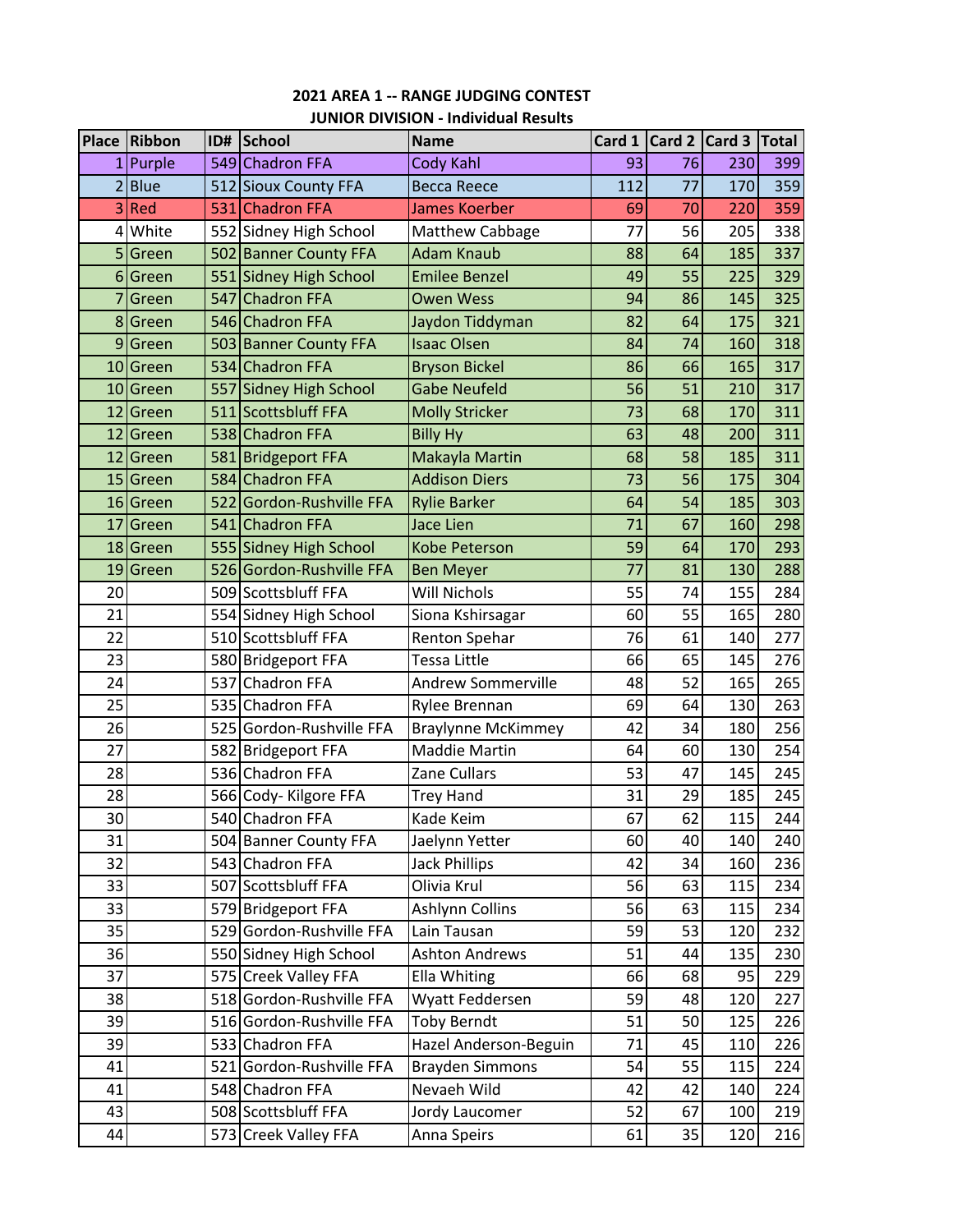| 44 |     | 576 Creek Valley FFA     | Ava Fraass               | 54 | 52          | 110 | 216 |
|----|-----|--------------------------|--------------------------|----|-------------|-----|-----|
| 46 |     | 571 Cody- Kilgore FFA    | Jacob Knox               | 40 | 38          | 135 | 213 |
| 47 |     | 523 Gordon-Rushville FFA | <b>Ethan Bourne</b>      | 31 | 29          | 150 | 210 |
| 48 |     | 565 Cody- Kilgore FFA    | Jasper Roseberry         | 46 | 50          | 110 | 206 |
| 49 | 501 | <b>Banner County FFA</b> | <b>Wyatt Reichenberg</b> | 44 | 40          | 120 | 204 |
| 49 |     | 530 Gordon-Rushville FFA | Kyler Vincent            | 52 | 57          | 95  | 204 |
| 51 |     | 559 Cody- Kilgore FFA    | Cash Cooper              | 45 | 35          | 120 | 200 |
| 51 |     | 569 Cody- Kilgore FFA    | Carson Lancaster         | 36 | 54          | 110 | 200 |
| 51 | 577 | <b>Creek Valley FFA</b>  | <b>Colten Ringer</b>     | 63 | 52          | 85  | 200 |
| 54 | 524 | Gordon-Rushville FFA     | Maddox Leeper            | 56 | 53          | 90  | 199 |
| 55 |     | 544 Chadron FFA          | <b>Devin Serres</b>      | 48 | 44          | 105 | 197 |
| 56 |     | 563 Cody- Kilgore FFA    | Ally Heath               | 36 | 38          | 120 | 194 |
| 57 |     | 578 Creek Valley FFA     | <b>Neil Pearson</b>      | 78 | 43          | 70  | 191 |
| 58 | 572 | Cody-Kilgore FFA         | <b>Tanner Olson</b>      | 37 | 40          | 110 | 187 |
| 59 |     | 545 Chadron FFA          | Cade Smith               | 21 | 32          | 130 | 183 |
| 60 |     | 564 Cody-Kilgore FFA     | <b>Brady Skinner</b>     | 32 | 25          | 125 | 182 |
| 61 |     | 517 Gordon-Rushville FFA | <b>Austin Child</b>      | 66 | 38          | 75  | 179 |
| 62 |     | 520 Gordon-Rushville FFA | Tristen Owen             | 36 | 40          | 95  | 171 |
| 62 |     | 558 Cody- Kilgore FFA    | <b>Blake Lancaster</b>   | 35 | 41          | 95  | 171 |
| 64 |     | 568 Cody- Kilgore FFA    | <b>Drew Farrell</b>      | 40 | 27          | 100 | 167 |
| 65 |     | 585 Banner County FFA    | <b>Blake Ysac</b>        | 25 | 36          | 105 | 166 |
| 66 |     | 515 Gordon-Rushville FFA | <b>Tucker Banister</b>   | 39 | 29          | 95  | 163 |
| 67 |     | 519 Gordon-Rushville FFA | Sam Gallant              | 26 | 31          | 105 | 162 |
| 67 |     | 574 Creek Valley FFA     | Samantha Marin           | 34 | 33          | 95  | 162 |
| 69 |     | 542 Chadron FFA          | Deney McMann             | 50 | $\mathbf 0$ | 110 | 160 |
| 70 |     | 570 Cody- Kilgore FFA    | Cooper Fay               | 26 | 31          | 100 | 157 |
| 71 |     | 561 Cody- Kilgore FFA    | Kynzee McConaughey       | 29 | 27          | 90  | 146 |
| 72 |     | 560 Cody- Kilgore FFA    | <b>Hesston Fay</b>       | 20 | 22          | 85  | 127 |
| 72 |     | 562 Cody- Kilgore FFA    | Kaden McNare             | 30 | 27          | 70  | 127 |
| 74 |     | 583 Cody- Kilgore FFA    | Cooper Pitkin            | 25 | 30          | 65  | 120 |
| 75 |     | 505 Banner County FFA    | Marie Hein               | 35 | 16          | 60  | 111 |